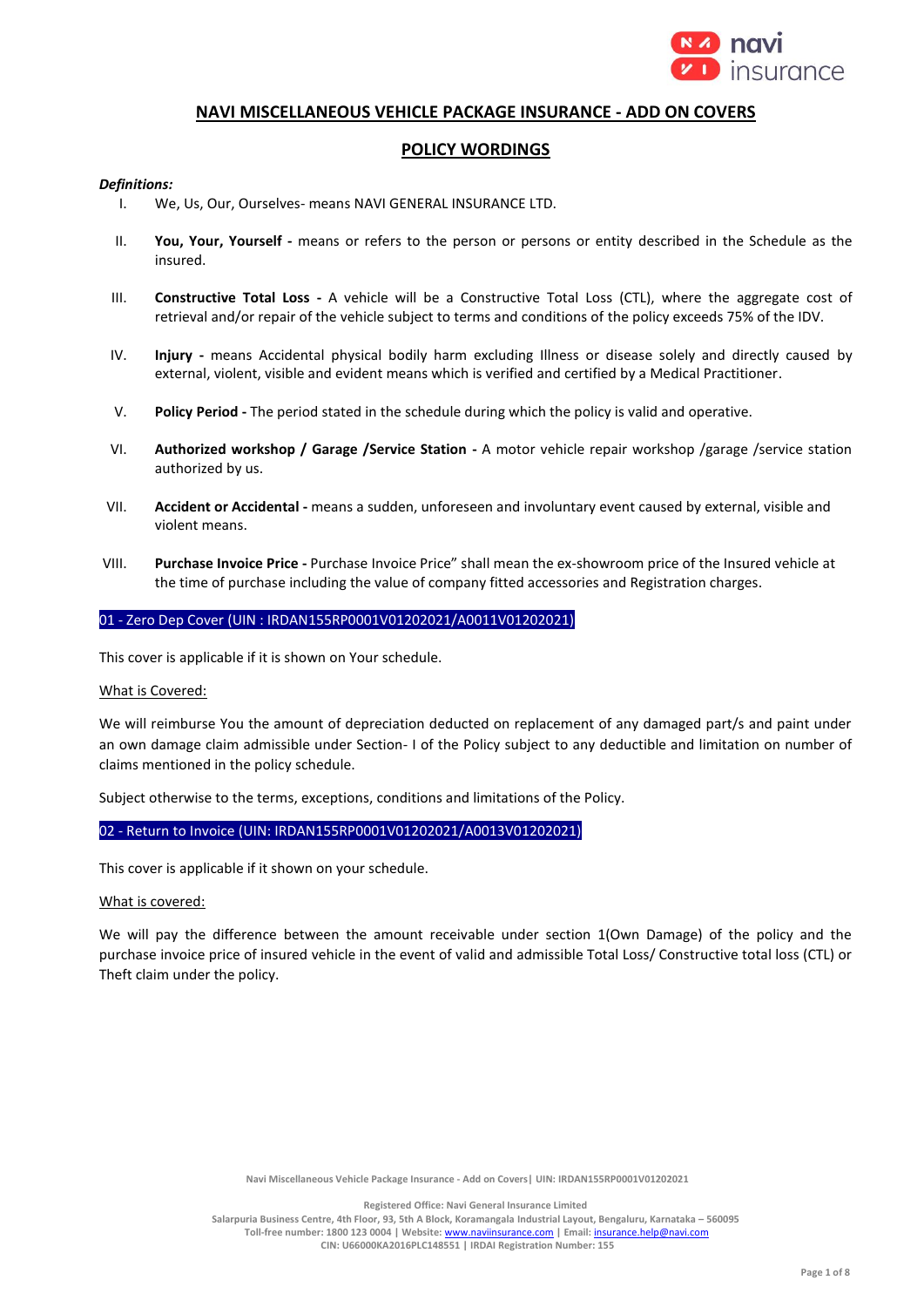

## Special conditions:

- You are the first registered owner of the vehicle. This condition is waived for employer to employee transfer cases where there is no change in actual user of the vehicle.
- Cover is not applicable for imported vehicles i.e. where invoice is not generated in India.
- Cost of any non-built in electrical/electronic and non-electrical/electronic accessories including bi-fuel kit forming part of the invoice but not insured under section 1 (Own Damage) of the policy will not be covered.
- The company reserves the right to either pay or provide you vehicle of same specification.

Subject otherwise to terms, conditions, limitations and exceptions of the policy.

#### 03-Engine Protector (UIN : IRDAN155RP0001V01202021/A0014V01202021)

This cover is applicable if it is shown on your schedule.

#### What is covered:

We will pay You repair and replacement expenses for loss or damage to internal parts of the Engine, Gear box, Transmission or Differential assembly including lubricating Oils/consumables\* used in the respective assembly provided loss or damage is due to ingress of water in the engine or due to leakage of lubricating oil and/or coolant from Engine/respective assembly caused by accidental external impact.

\*Consumable means material, which is used up and needs continuous replenishment such as engine oil, gear box oil etc. but excluding fuel.

#### What is not covered:

1) Any consequential loss, wear and tear, mechanical & electrical failure and parts falling under warranty.

2) Loss or damage due to corrosion of engine or parts thereof due to delay in intimation.

3) Depreciation unless Zero Dep Cover is opted by You.

#### Special Condition:

Claim under this cover will be admissible only if

1. In case of water damage, there is evidence of vehicle being submerged or stopped in a water-logged area.

2. Vehicle is transported/towed to garage within 2 (Two) days of water receding from the water-logged area.

3. You have taken all reasonable steps, safeguards and precautions to avoid any loss or damage and prevent aggravation of loss once the loss or damage to the vehicle is sustained and noticed by You.

Deductible: Deductible as stated in the schedule will apply for each claim reported under the policy.

Subject otherwise to terms, conditions, limitations and exceptions of the policy.

**Registered Office: Navi General Insurance Limited**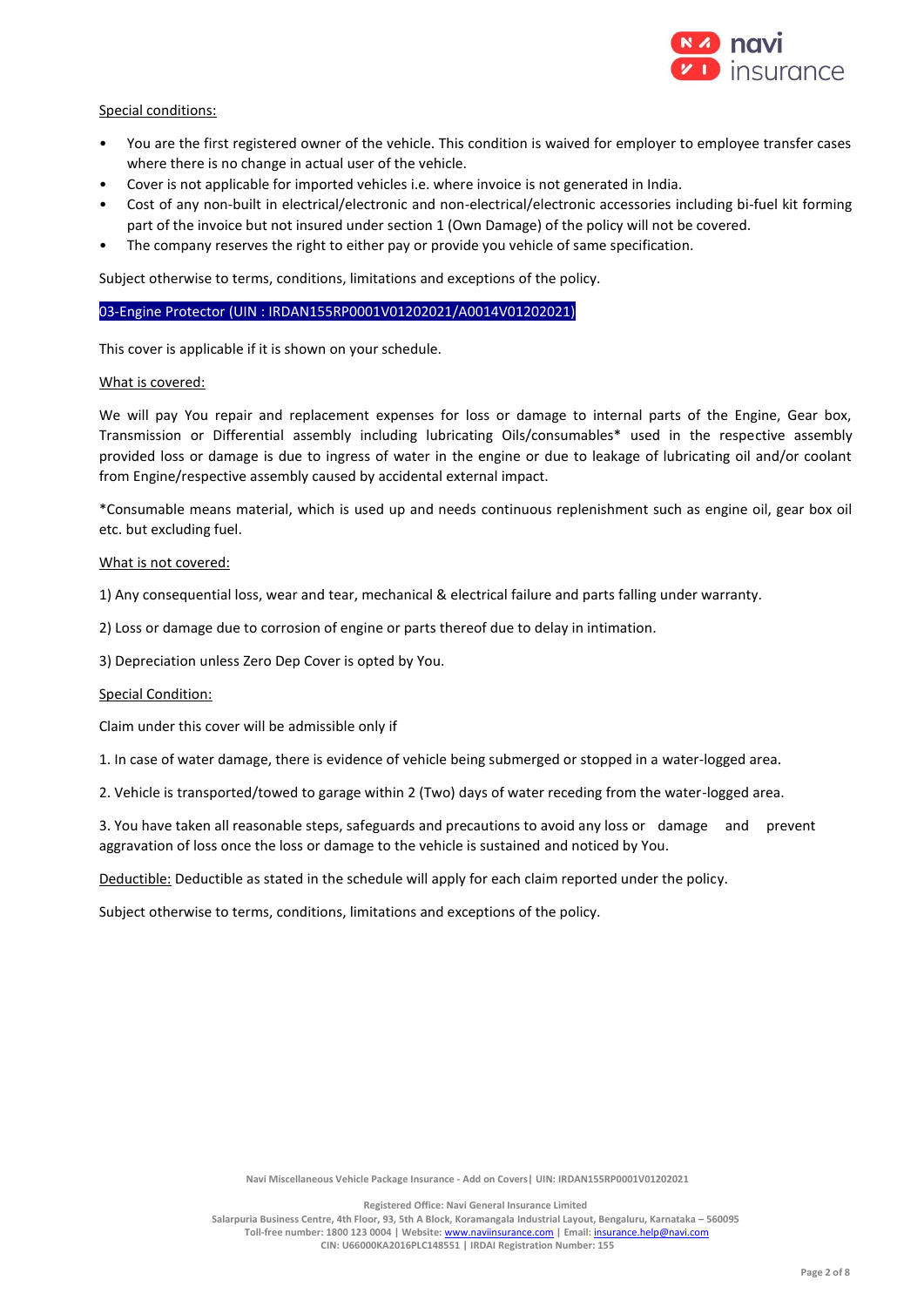

## 04 - Consumable Expenses (UIN : IRDAN155RP0001V01202021/A0012V01202021)

This cover is applicable if it is shown on your schedule.

#### What is covered

We will cover cost of consumables required to be replaced/ replenished arising from an accident to the insured vehicle subject to valid and admissible claim under section I (own damage) of the policy.

Consumable shall include Oil/lubricants, filters, coolant, fasteners, bearings, and items of similar nature excluding fuel.

#### What is not covered

1. Any consumable not associated with admissible Own Damage claim under section I (Own Damage) of the policy.

2. Any consumables that are related to wear and tear and not directly related to claim.

## 5. EMI Protector (UIN : IRDAN155RP0001V01202021/A0015V01202021)

The cover is applicable only if it is shown in your schedule.

If Your insured vehicle has been financed by any financial institution, We will pay up to 3 (three) Equated Monthly Instalment (EMI) payable by You to Financial Institution which falls due for payment during the insured vehicle is in garage for repair provided insured vehicle is damaged by a covered peril mentioned in Section 1 of the policy and the extent of damage is such that the actual repair time is more than 15 days as certified by surveyor appointed to assess the loss. Actual repair time will be counted from the next calendar day of assessment of loss by surveyor or start of repair whichever is later and shall end on the day vehicle is ready for re-inspection or delivery or confirmation of final claim settlement by us whichever is earlier.

### Condition:

1. We will pay for only one incident in a policy period.

2 . We will pay subject to claim in respect of damage to the vehicle being admissible under section I (Own Damage) of the policy except claims of Total Loss/Constructive Total Loss or Theft.

3. We will not pay if delay in vehicle repair is due to non-cooperation by you/your authorised person

4. You are paying the EMI on a Regular basis i.e. the payment of EMI to the Bank/Financial Institution from whom the loan has been availed without any defaults and/or any penalties and/or interest and /or miscellaneous charges. We will not pay any penalty and / or interest and / or miscellaneous charges levied by Bank/Financial institution for any default in payment.

5. You will submit Sanction letter and Repayment Track Record or Bank account statement or Loan Account Statement reflecting EMI falling due for payment during the period of repair of insured vehicle..

6. This would be a onetime payment at the end of the continuous period of repair for which claim has been made and is admissible under the policy.

EMI means and includes the amount of monthly payment required to repay the principal amount of Loan and Interest by the Insured Person as mentioned in the amortization chart in the loan agreement (or any amendments thereto) between the Financial Institution and the Insured prior to the date of occurrence of the Insured Event under this Policy. For avoidance of doubt, it is clarified that any monthly payments that are overdue and unpaid by the Insured prior to the occurrence of the Insured Event will not be considered for the purpose of this Policy and shall be deemed as paid by the Insured.

#### Special Condition:

**Navi Miscellaneous Vehicle Package Insurance - Add on Covers| UIN: IRDAN155RP0001V01202021**

**Registered Office: Navi General Insurance Limited**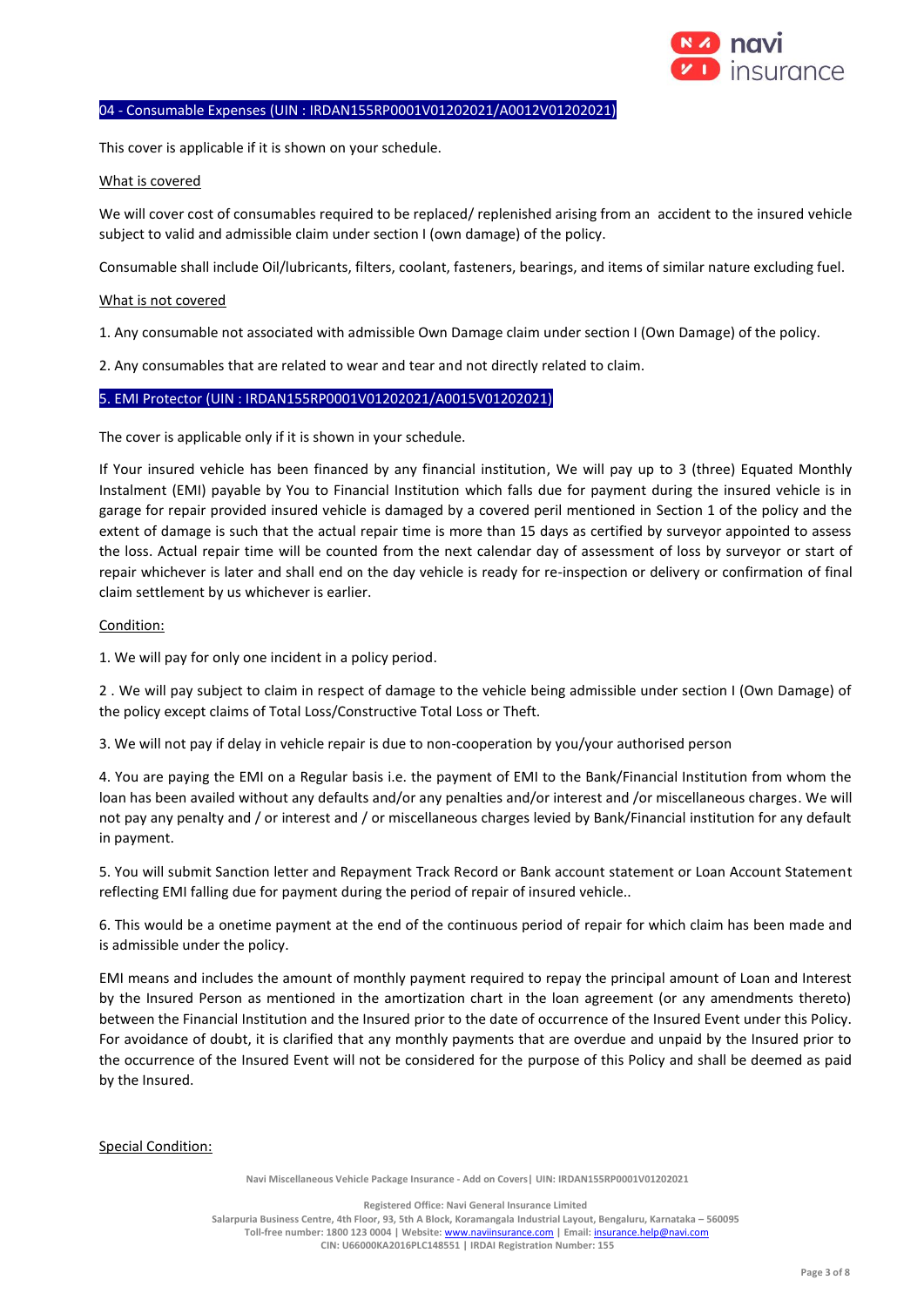

It will be condition precedent to the liability that vehicle must be in commercial use for minimum 30 days prior to the date of accident resulting into claim under this coverage substantiated by valid documentary evidence.

06. Loss of Income (UIN: IRDAN155RP0001V01202021/A0016V01202021) (Applicable only for vehicle being used for Hire or Reward)

This cover is applicable if it is shown on your schedule.

We will pay the amount as shown in the schedule towards loss of income in case insured vehicle meets with an accident and vehicle is under repair arising out of a covered peril mentioned in section 1 of the policy. We will pay for up to 20 days in case of claims other than total loss including theft and constructive total loss and 30 days in case of total loss including theft and constructive total loss.

Cover will commence after 7 days in case of Two or Three wheeler commercial vehicle/taxi and 10 days in case of other classes of commercial vehicles respectively from the date and time insured vehicle reaches garage for repair or the date you intimate the claim to us, whichever is later and shall end on the date repairs have been completed and/or garage intimates You for taking delivery of the vehicle and/or re inspection is done whichever occurs first subject to limits mentioned above.

The maximum daily payable amount is Rs3000/- .

What is not Covered

We will not pay if

1. Claim under Section 1 is not valid and admissible.

#### Special Condition:

1. We will pay for only one incident in a policy period.

2. It will be condition precedent to the liability that vehicle must be in commercial use for minimum 30 days prior to the date of accident resulting into claim under this coverage substantiated by valid documentary evidence.

3. This would be a onetime payment at the end of the continuous period of repair for which claim has been made and is admissible under the policy.

#### Grievance Redressal Procedure:

At Navi General Insurance, we want your relationship with insurance to soar beyond what you've experienced yet. To understand, appreciate, and enjoy insurance—we're here for you. You can connect with us on the following channels.

- **a.** Call us on our Toll Free 1800 123 0004 for any queries that you may have!
- **b.** Email your queries t[o insurance.help@navi.com](mailto:insurance.help@navi.com)
- **c.** For Senior Citizens, we have a special cell and our Senior Citizen Customers can email us at seniorcare@navi.com for priority resolution
- **d.** Please walk in to any of our branches or partner locations.
- **e.** You can also dispatch your letters to us at: **Navi General Insurance Limited** Corporate Office: Salarpuria Business Centre, 4th B Cross Road, 5th Block, Koramangala Industrial Layout, Bengaluru, Karnataka – 560095

We request you to please mention your complete details: Full Name, Policy Number and Contact Details in all your communications, to enable our customer experience expert to connect with you and provide you with the quickest possible solution.

**Navi Miscellaneous Vehicle Package Insurance - Add on Covers| UIN: IRDAN155RP0001V01202021**

**Registered Office: Navi General Insurance Limited**

**Salarpuria Business Centre, 4th Floor, 93, 5th A Block, Koramangala Industrial Layout, Bengaluru, Karnataka – 560095**

**Toll-free number: 1800 123 0004 | Website:** [www.naviinsurance.com](http://www.naviinsurance.com/) **| Email:** [insurance.help@navi.com](mailto:insurance.help@navi.com)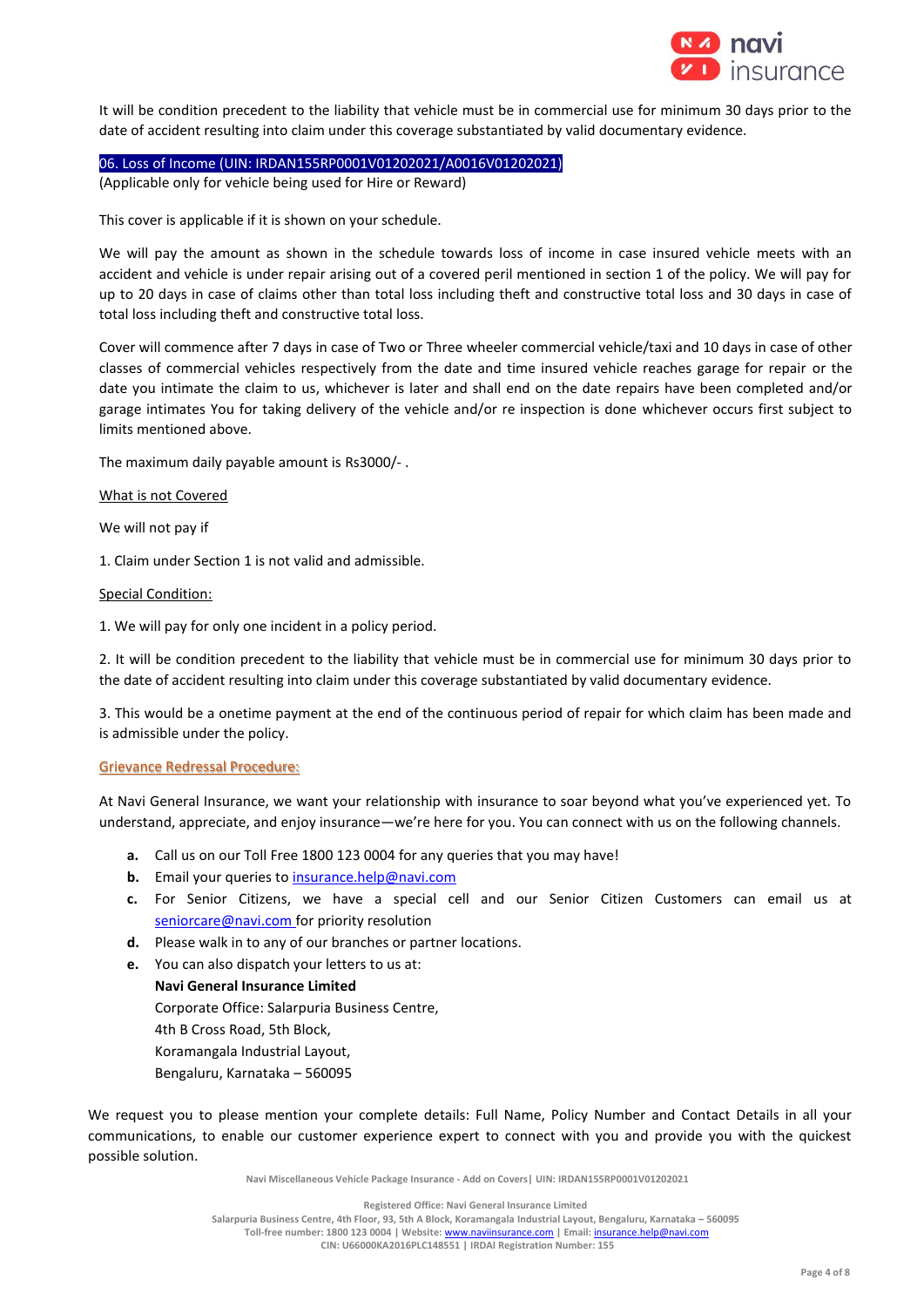

We'll make sure to acknowledge your service request within 3 working days—and try and resolve it to your satisfaction within 15 working days. That's a promise!

# **Escalation**

# **Level 1:**

While we attempt to give you best-in-class and prompt resolution for any concerns—sometimes it may not be perfect. If you felt that you weren't offered a perfect resolution, please feel free to share your feedback to our Customer Experience team a[t Manager.CustomerExperience@navi.com.](mailto:Manager.CustomerExperience@navi.com.) 

### **Level 2:**

If *You* still are not happy about the resolution provided, then *You* may please write to Our Head Customer Experience and Redressal Manager at [Head.CustomerExperience@navi.com.](mailto:Head.CustomerExperience@navi.com)

### **Level 3:**

If *You* are not happy with the resolution, *you* may approach IRDAI by calling on the Toll-Free no. **155255 (or) 1800 4254 732.** *You* can also register an online complaint on the website **[http://igms.irda.gov.in.](http://igms.irda.gov.in/)**

If your concern remains unresolved till one month from the date of registering your complaint, you may please approach the Insurance Ombudsman for redressal. To know who your Insurance Ombudsman is, simply refer to the Ombudsman list overleaf.

Contact details of Insurance Ombudsman are available at our website [www.naviinsurance.com.](http://www.naviinsurance.com/)

OMBUDSMAN AND ADDRESSES: Refer the below link

### <http://www.ecoi.co.in/ombudsman.html>

#### **NAMES OF OMBUDSMAN AND ADDRESSES OF OMBUDSMAN CENTRES**

| <b>S. No.</b> | <b>Contact Details</b>                 | <b>Jurisdiction of Office</b>                     |
|---------------|----------------------------------------|---------------------------------------------------|
| 1.            | <b>AHMEDABAD</b>                       |                                                   |
|               | Office of the Insurance Ombudsman,     | State of Gujarat and Union Territories of Dadra & |
|               | Jeevan Prakash Building, 6th Floor,    | Nagar Haveli and Daman and Diu                    |
|               | Tilak Marg, Relief Road,               |                                                   |
|               | Ahmedabad - 380 001.                   |                                                   |
|               | Tel.: 079 - 25501201/02/05/06          |                                                   |
|               | Email: bimalokpal.ahmedabad@ecoi.co.in |                                                   |
|               |                                        |                                                   |
| 2.            | <b>BENGALURU</b>                       |                                                   |
|               | Office of the Insurance Ombudsman,     | Karnataka                                         |
|               | Jeevan Soudha Building,                |                                                   |
|               | PID No. 57-27-N-19,                    |                                                   |
|               | Ground Floor, 19/19, 24th Main Road,   |                                                   |
|               | JP Nagar, 1st Phase,                   |                                                   |
|               | Bengaluru - 560 078.                   |                                                   |
|               | Tel.: 080 - 26652048 / 26652049        |                                                   |
|               | Email: bimalokpal.bengaluru@ecoi.co.in |                                                   |
|               |                                        |                                                   |

**Navi Miscellaneous Vehicle Package Insurance - Add on Covers| UIN: IRDAN155RP0001V01202021**

**Registered Office: Navi General Insurance Limited**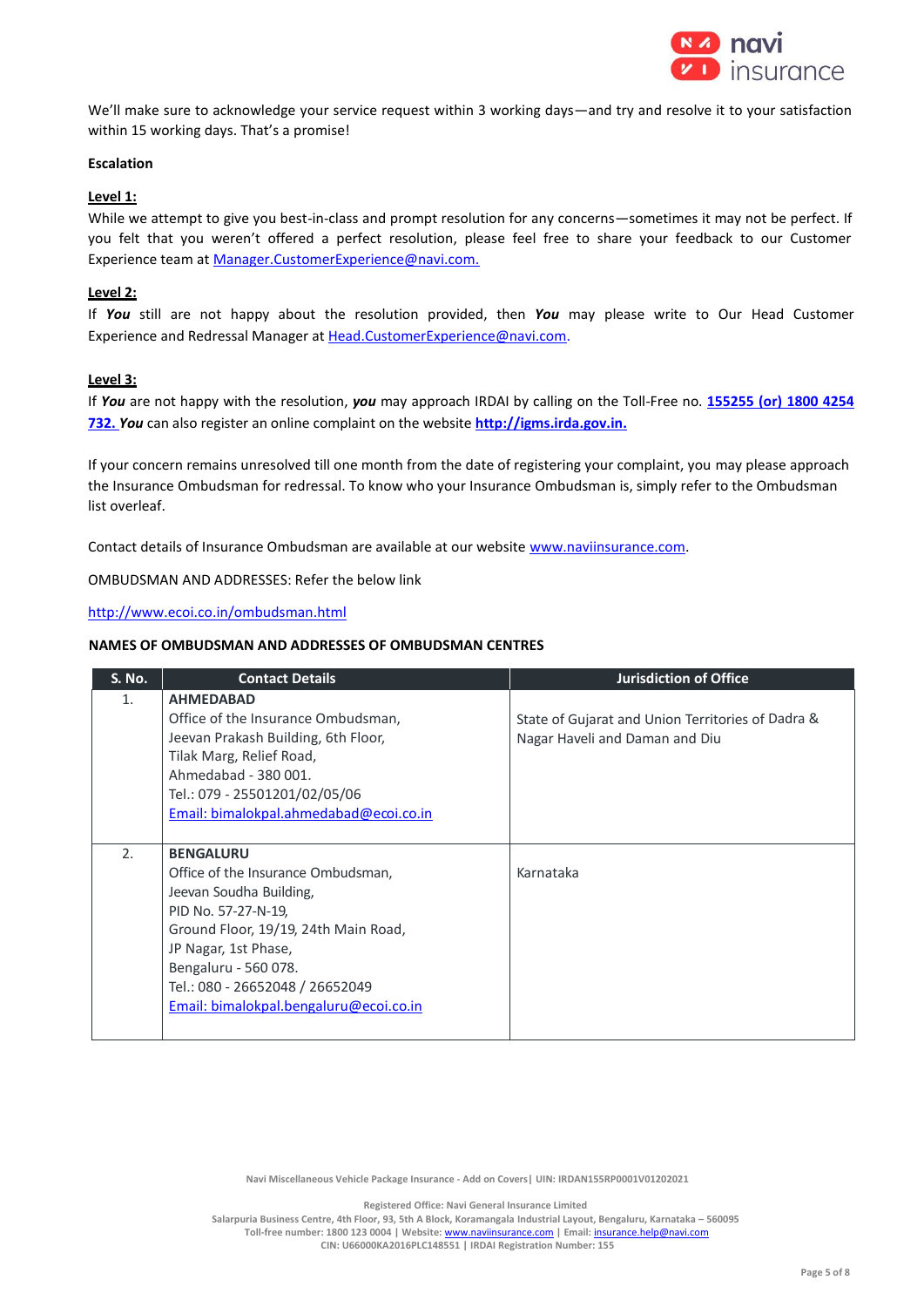

| 3. | <b>BHOPAL</b><br>Office of the Insurance Ombudsman,<br>Janak Vihar Complex, 2nd Floor,<br>6, Malviya Nagar, Opp. Airtel Office,<br>Near New Market, Bhopal - 462 003.<br>Tel.: 0755 - 2769201 / 2769202<br>Fax: 0755 - 2769203<br>Email: bimalokpal.bhopal@ecoi.co.in | States of Madhya Pradesh and Chattisgarh                                                                                           |
|----|-----------------------------------------------------------------------------------------------------------------------------------------------------------------------------------------------------------------------------------------------------------------------|------------------------------------------------------------------------------------------------------------------------------------|
| 4. | <b>BHUBANESHWAR</b><br>Officeof the Insurance Ombudsman,<br>62, Forest Park, Bhubneshwar - 751 009.<br>Tel.: 0674 - 2596461 / 2596455<br>Fax: 0674 - 2596429<br>Email: bimalokpal.bhubaneswar@ecoi.co.in                                                              | State of Orissa                                                                                                                    |
| 5. | <b>CHANDIGARH</b><br>Office of the Insurance Ombudsman,<br>S.C.O. No. 101, 102 & 103, 2nd Floor,<br>Batra Building, Sector 17 - D,<br>Chandigarh - 160 017.<br>Tel.: 0172 - 2706196 / 2706468<br>Fax: 0172 - 2708274<br>Email: bimalokpal.chandigarh@ecoi.co.in       | States of Punjab, Haryana, Himachal Pradesh,<br>Jammu & Kashmir and Union territory of<br>Chandigarh                               |
| 6. | <b>CHENNAI</b><br>Office of the Insurance Ombudsman,<br>Fatima Akhtar Court, 4th Floor, 453,<br>Anna Salai, Teynampet,<br>Chennai - 600 018.<br>Tel.: 044 - 24333668 / 24335284<br>Fax: 044 - 24333664<br>Email: bimalokpal.chennai@ecoi.co.in                        | State of Tamil Nadu and Union Territories -<br>Pondicherry Town and Karaikal (which are part of<br>Union Territory of Pondicherry) |
| 7. | <b>DELHI</b><br>Office of the Insurance Ombudsman,<br>2/2 A, Universal Insurance Building,<br>Asaf Ali Road, New Delhi - 110 002.<br>Tel.: 011 - 23232481 / 23213504<br>Fax: 011 - 23230858<br>Email: bimalokpal.delhi@ecoi.co.in                                     | State of Delhi                                                                                                                     |
| 8. | <b>GUWAHATI</b><br>Office of the Insurance Ombudsman,<br>Jeevan Nivesh, 5th Floor,<br>Nr. Panbazar Over Bridge, S.S. Road,<br>Guwahati - 781001 (ASSAM).<br>Tel.: 0361 - 2132204 / 2132205<br>Fax: 0361 - 2732937<br>Email: bimalokpal.guwahati@ecoi.co.in            | States of Assam, Meghalaya, Manipur, Mizoram,<br>Arunachal Pradesh, Nagaland and Tripura                                           |

**Navi Miscellaneous Vehicle Package Insurance - Add on Covers| UIN: IRDAN155RP0001V01202021**

**Registered Office: Navi General Insurance Limited**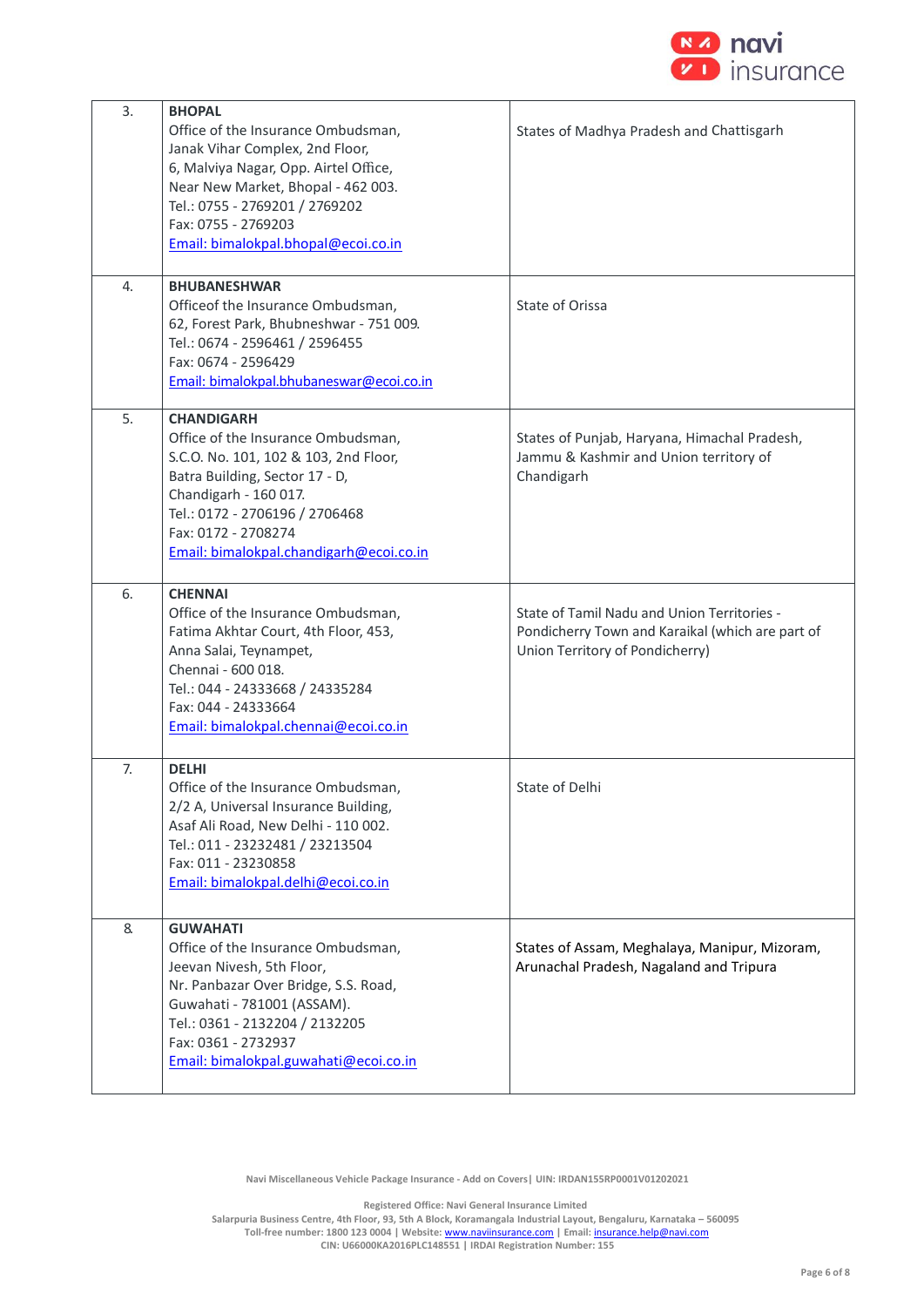

| 9.  | <b>HYDERABAD</b>                       |                                                       |
|-----|----------------------------------------|-------------------------------------------------------|
|     | Office of the Insurance Ombudsman,     | States of Andhra Pradesh, Telangana and Union         |
|     | 6-2-46, 1st floor, "Moin Court",       | Territory of Yanam - a part of the Union Territory of |
|     | Lane Opp. Saleem Function Palace,      | Pondicherry                                           |
|     |                                        |                                                       |
|     | A. C. Guards, Lakdi-Ka-Pool,           |                                                       |
|     | Hyderabad - 500 004.                   |                                                       |
|     | Tel.: 040 - 65504123 / 23312122        |                                                       |
|     | Fax: 040 - 23376599                    |                                                       |
|     | Email: bimalokpal.hyderabad@ecoi.co.in |                                                       |
|     |                                        |                                                       |
|     |                                        |                                                       |
| 10. | <b>JAIPUR</b>                          |                                                       |
|     | Office of the Insurance Ombudsman,     | State of Rajasthan                                    |
|     | Jeevan Nidhi - II Bldg., Gr. Floor,    |                                                       |
|     | Bhawani Singh Marg, Jaipur - 302 005.  |                                                       |
|     |                                        |                                                       |
|     | Tel.: 0141 - 2740363                   |                                                       |
|     | Email: bimalokpal.jaipur@ecoi.co.in    |                                                       |
|     |                                        |                                                       |
| 11  | <b>ERNAKULAM</b>                       |                                                       |
|     | Office of the Insurance Ombudsman,     | Kerala, Lakshadweep, Mahe-a part of Pondicherry       |
|     | 2nd Floor, Pulinat Bldg.,              |                                                       |
|     | Opp. Cochin Shipyard, M. G. Road,      |                                                       |
|     | Ernakulam - 682 015.                   |                                                       |
|     | Tel.: 0484 - 2358759 / 2359338         |                                                       |
|     |                                        |                                                       |
|     | Fax: 0484 - 2359336                    |                                                       |
|     | Email: bimalokpal.ernakulam@ecoi.co.in |                                                       |
|     |                                        |                                                       |
| 12. | <b>KOLKATA</b>                         |                                                       |
|     | Office of the Insurance Ombudsman,     | States of West Bengal, Sikkim and Union Territories   |
|     |                                        | of Andaman and Nicobar Islands                        |
|     | Hindustan Bldg. Annexe, 4th Floor,     |                                                       |
|     | 4, C.R. Avenue, Kolkata - 700 072.     |                                                       |
|     | Tel.: 033 - 22124339 / 22124340        |                                                       |
|     | Fax: 033 - 22124341                    |                                                       |
|     | Email: bimalokpal.kolkata@ecoi.co.in   |                                                       |
|     |                                        |                                                       |
| 13. | <b>LUCKNOW</b>                         |                                                       |
|     | Office of the Insurance Ombudsman,     | District of Uttar Pradesh: Lalitpur, Jhansi, Mahoba,  |
|     |                                        |                                                       |
|     | 6th Floor, Jeevan Bhawan,              | Hamirpur, Banda, Chitrakoot, Allahabad, Mirzapur,     |
|     | Phase-II, Nawal Kishore Road,          | Sonbhabdra, Fatehpur, Pratapgarh, Jaunpur, Varansi,   |
|     | Hazratganj, Lucknow - 226 001.         | Gazipur, Jalaun, Kanpur, Lucknow, Unnao, Sitapur,     |
|     | Tel.: 0522 - 2231330 / 2231331         | Lakhimpur, Bahraich, Barabanki, Raebareli, Sravasti,  |
|     | Fax: 0522 - 2231310                    | Gonda, Faizabad, Amethi, Kaushambi, Balrampur,        |
|     | Email: bimalokpal.lucknow@ecoi.co.in   | Basti, Ambedkarnagar, Sulanpur, Maharajganj,          |
|     |                                        | Santkabirnagar, Azamgarh, Kaushinagar, Gorkhpur,      |
|     |                                        |                                                       |
|     |                                        | Deoria, Mau, Chandauli, Ballia, Sidharathnagar        |
|     |                                        |                                                       |
|     |                                        |                                                       |
|     |                                        |                                                       |

**Navi Miscellaneous Vehicle Package Insurance - Add on Covers| UIN: IRDAN155RP0001V01202021**

**Registered Office: Navi General Insurance Limited**